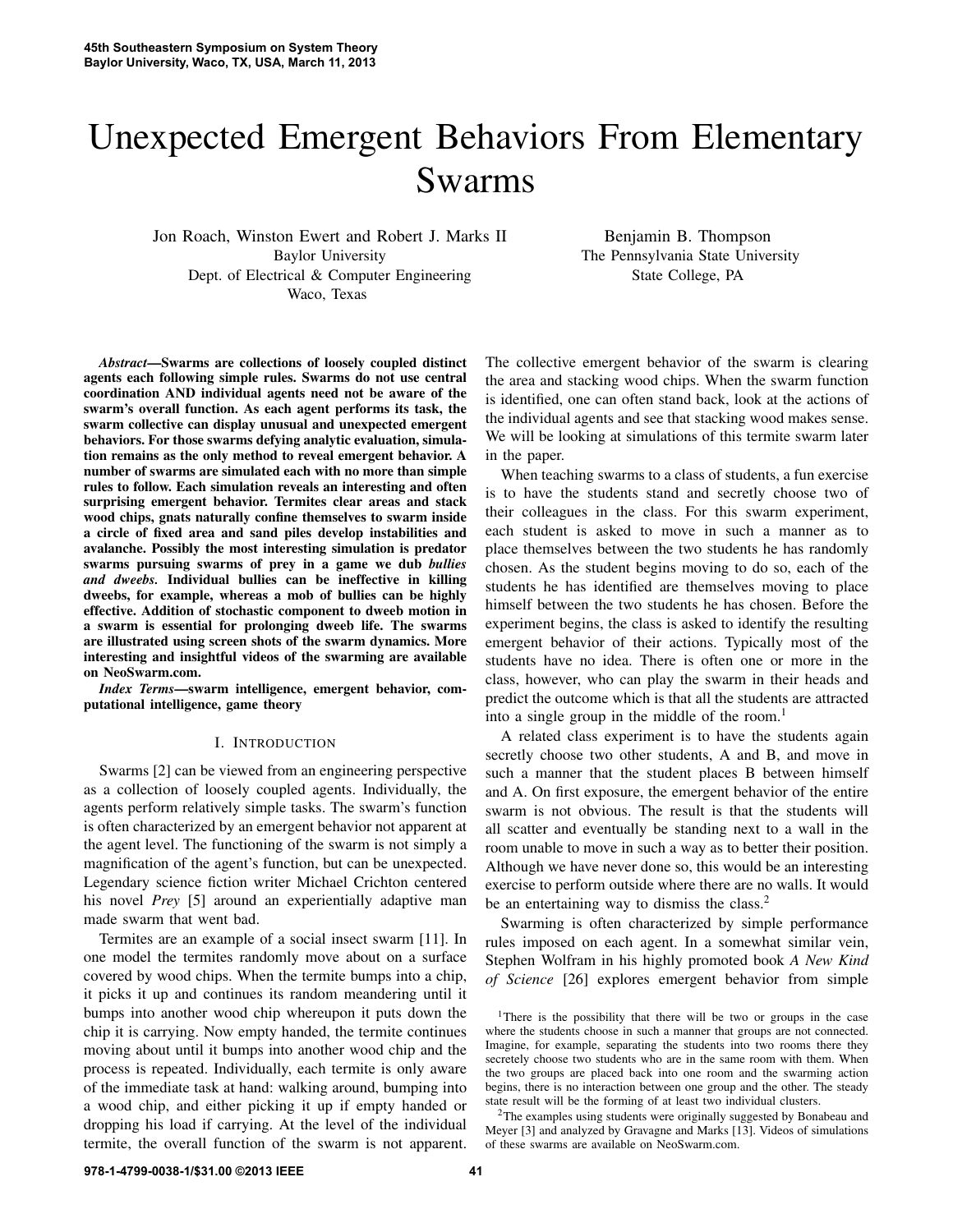rules applied to cellular automata. Swarming and Wolfram's cellular automata both obey simple rules, yet can generate unexpected and complex emergent behavior. They also share the property that the emergent property is often not apparent from the rules.

Although swarms are typically associated with social insects, the idea applies as a paradigm to numerous other systems. Applications include economics [3], inverse problems [8], [14], [21], communications [1], [6], [7], [15], [18], optimization [9], [19], warfare [4], image processing [23], pattern recognition [27], [28], business [3], acoustics [25], national security [16], [17] and search algorithms [1], [20].

Swarms need not move. The lung, for example, can be modeled as a large number of disjunctive individually functioning cells each unaware of the actions of nonadjacent cells nor aware of the function or purpose of the collective. A fundamental emergent property of the lung is, of course, breathing.

Given the common disconnect between an agent's individual function and the swarm's emergent behavior, two approaches suggest themselves to develop deeper insight: analytic modeling and simulation. There are, indeed, interesting swarms whose behavior can be captured and described by mathematics [13]. Formulating simple agent behaviors that defy modeling is not difficult. Our aim is to explore the simulation analysis of the manner that swarms behave to hopefully sharpen through experience our ability to predict the emergent behavior from simple agent functions. In this print media, only screen captures of swarm dynamics can be presented. The reader is encouraged to view the parent videos to better appreciate and enjoy the swarm dynamics. They are available on NeoSwarm.com.

## II. TERMITES

A simple model of a swarm of termites stacking wood was described in the INTRODUCTION. We consider two cases of termite swarms.

#### *A. Clearing & Stacking*

Four snapshots of a termite swarm are shown in Figure 1. The initialization takes place at time  $t_0$ . Each small square denotes a wood chip. Each dot is an agent. Initially, all the agents are empty handed. The termites begin to move in random Brownian motion. If an agent hits an edge of the square playing field, it simply bounces off elastically.

At time  $t_1$  the diamonds denote termites carrying wood. Clustering of wood chips into distinct piles is evident.

The wood is coded to be light blue initially. As time passes, the color changes to brighter yellow. Yellow squares, therefore, correspond to wood chips that have been there for a long time.

An alternate view of this swarm process is the clearing of wood chips. Consider the wood chip pile inside the box at time  $t_1$ . If the pile becomes destroyed, the creation of a future pile in the same area becomes improbable. An isthmus of sorts would need to stretch from another cluster into this region in order for this to occur. The boxed pile, it turns out,

is ultimately dispersed to other piles. At time  $t_2$  the termites have carried away all but one wood chip from the pile. At time  $t_3$  this final wood chip has been removed and the region now is free of wood chips. It is doubtful that wood chips will ever again appear in this region.

## *B. A Termite Swarm With Drift*

Another simulation of the termite algorithm is shown in Figure 2. There are two changes that have been made.

- 1) The termite playground is modular in the sense that termites exiting on the right appear at the same location on the left and continue their movement. This would be the case, for example, if the termites were operating around the cylindrical trunk of a tree. Likewise, termites leaving the top edge of the termite playground appear at the same horizontal coordinate at the bottom.
- 2) Termite motion, though still random, has a slight drift that nudges each termite towards the upper right of the playground.

As before, a termite and wood chip are not allowed to occupy the same space at the same time. This constraint has more importance here.

The initial stage of the swarm is shown at  $t_0$  in Figure 2. The empty handed termite agents are shown as small white dots. Wood chips are shown in red and the cleared area in blue. Soon after initiation at time  $t_2$ , some of the termites are carrying wood chips. They are shown as white circles. In the beginning, the wood particles are scattered randomly and close together. The interval between picking up a wood chip and laying it down is short.

Due to the slight drift to the upper right, tunnels are beginning to form at time  $t_2$ . In the  $t_3$  snap shot, boxes are drawn around two disabled termites. These disabled termites are carrying wood but are surrounded by wood. They neither have a place to put down their wood nor an open space to which to move. They therefore simply remain frozen where they are.

Two maverick termites are shown boxed at time  $t_4$  in Figure 2. These termites are working their way through a solid wall of wood by picking up a wood chip before them and then placing it down behind. The effect is that the maverick termite slowly works its way through the wall of wood. As in the previous termite images, deposited wood changes color after it is first deposited and, in steady state, turns red. Monitoring the age of the wood in this manner allows us to see a trajectory behind the mavericks that indicate the path they have traversed. Maverick termites can reverse roles with the disabled. When a maverick bumps into a disabled termite, the disabled termite can steal the open space available to the maverick and begin to move again within the wood. The former maverick, robbed of its open space, becomes disabled.

The overall interesting emergent swarm behavior of the termites is evident at time  $t_4$  in Figure 2. As is the case in Figure 1, the termites are clustering wood. But because of the slight drift of the termites to the upper right, the clustering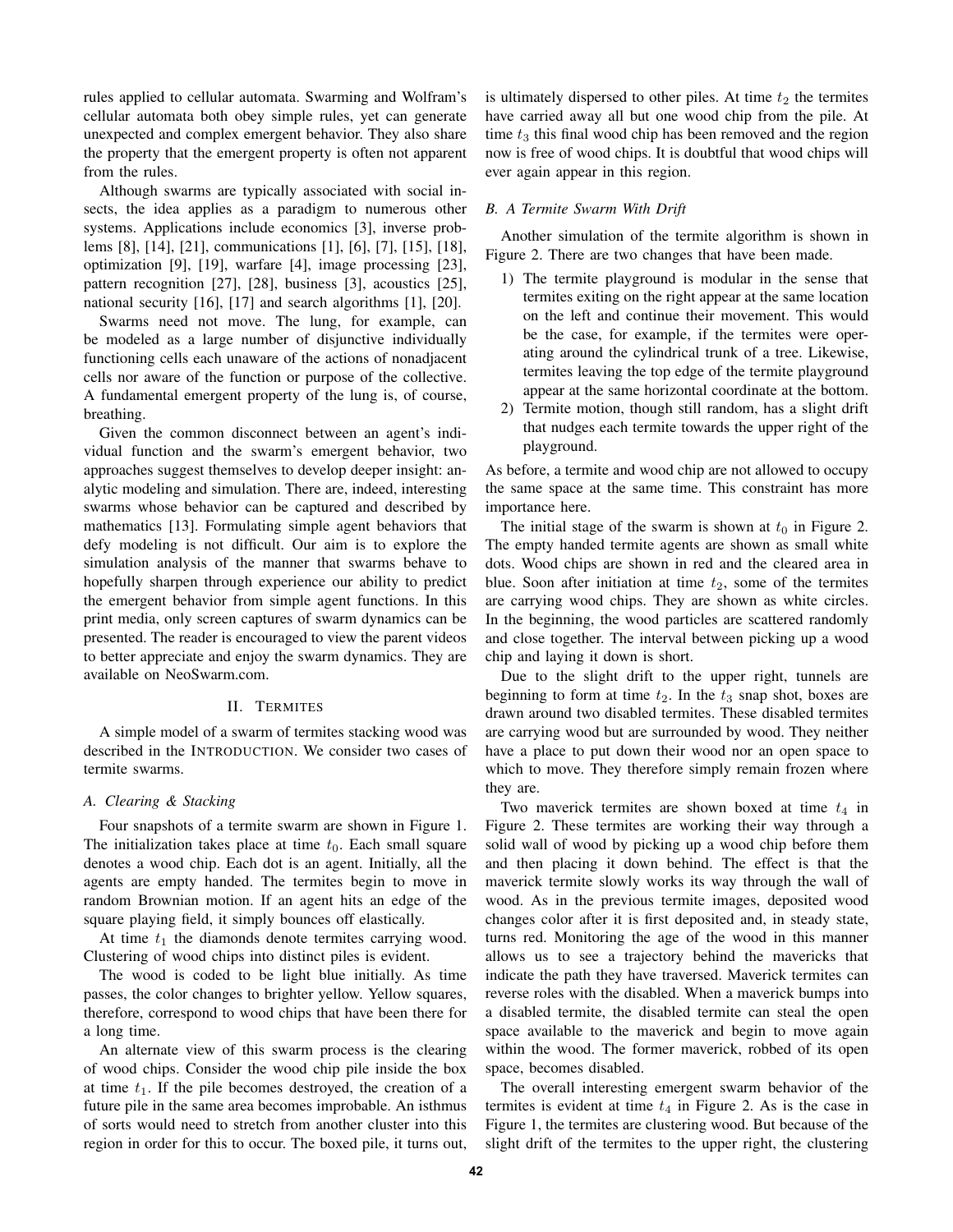

Fig. 1. Four snapshots of a termite swarm.



Fig. 2. Six snapshots of a termite swarm with drift.

is done in such a manner that roads are constructed. In the transition from  $t_2$  to  $t_5$ , the roads are seen to become wider.

The interesting behavior of the termite simulations result only from two simple rules.

- 1) If a termite is empty handed and bumps into a wood chip, it picks it up and moves on.
- 2) If a termite is carrying a wood chip and bump into another wood chip, the termite drops the chip and moves on.

#### III. GNATS

Here are simple rules that simulate what looks to be a swarm of gnats.<sup>3</sup> On a plane, choose a *home point* in the middle of the playground.

1) A number of gnats initially roam randomly (Brownian motion).

<sup>3</sup>No claim is made that this model relates to biology.

2) The gnat furthest from home point is given a drift component toward the home point.

The drift is the same as described in the termites example. If a gnat with drift is later again designated as the swarm agent furthest from the home point, its drift direction is reset.

These two simple rules give rise to a gnat like swarm shown in Figure 3(a) where the home point is shown by a small blue dot in the center of each image. The agent farthest from the home point on the right is circled in red.

A consequence of the rules is that the gnat swarm confines itself to a circle with finite radius. Typical of a gnat swarm is the snapshot shown in Figure  $3(a)$ . A plot of swarm radius versus time as measured by the gnat furthest from the home point is shown in Figure 4(a).

If the swarm agents are initialized in a more disperse manner as shown in Figure 3(b), the swarm will reduce in size to be commensurate to that in Figure 3(a). Likewise, if the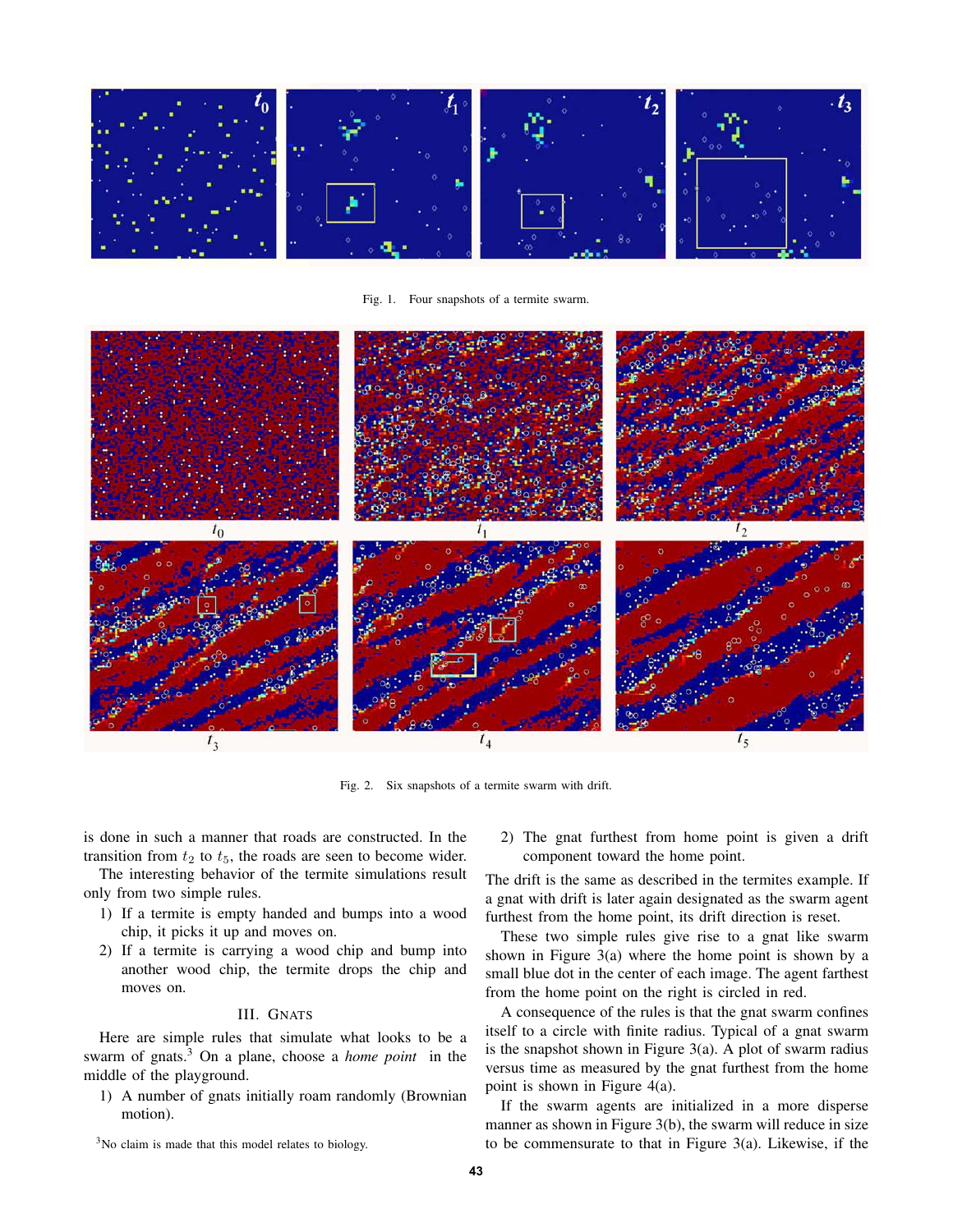

Fig. 3. Illustration of a swarm of gnats.

swarm agents are initially closely clustered as in Figure 3(c), the swarm radius will expand to a size similar to that in Figure 3(a). The expansion of the swarm radius in this case is plotted in Figure 4(b).



Fig. 4. Swarm radii for 200 gnats. Time, n, is not linear. Rather, each time a new gnat wins the contest of being furthest from the home point, its distance to the home point is recorded as the next point in the plot. These occurrences do not happen at equal intervals of time.

As is the case with other swarms following simple rules, unexpected behaviors emerge. In the case of the gnats, it is a confining circle of fixed radius.

#### IV. AVALANCHES ON A PILE OF SAND

In his book *Ubiquity* [4], Mark Buchanan explains application of the *power law* to earthquakes, market crashes, hurricanes, wars, personal income, city sizes and avalanches. Random variables obeying the power law are identified by plotting their probability density functions on log-log axes. If the plot is a straight line with negative slope, the underlying random variable is said to obey the power law [4], [24].

Some of the power law phenomena described by Buchanan fall within the swarm paradigm. One is piling sand. As sand is piled, small avalanches occur regularly. The rare event of a major avalanche is characteristic of phenomena obeying the power law.

The model we use to simulate a pile of sand follows simple rules.

- 1) Drop a grain of sand onto the middle of the sand pile.
- 2) Each grain of sand has an elevation above the sandbox floor. The new grain looks at its adjacent neighbors. If there is a lower position available, the grain moves to that position. (If there are two or more lower locations, one is chosen at random.) The new location of the



Fig. 6. Sand pile data.

grain might, itself, be higher in elevation than its surroundings, in which case the grain of sand is again moved to the lower position. This process is repeated until no more sand moves.

3) Go to the first step and repeat.

The total number of displacements that result from the dropping of a single grain of sand is a measure of the strength of the avalanche. In most cases, the number is small. There is a chance, however, the history of dropped sand has built an instability in the pile that will be unleashed as a major avalanche when the next grain of sand is dropped.

The pile of sand can be viewed as falling within the swarm paradigm. There are individual agents following simple rules. In addition each grain interacts only with its immediate neighbors and the grains of sand have no oversight awareness of the behavior of the larger system in which they function.

Screen shots of the simulation of the sand pile following these sand pile rules are shown in Figure 5. The two images on the left show the initiation and initial growth of the sand pile. The image on the right is characteristic of the sand pile in steady state. Any grain of sand near the edge of the table can be nudged off of the table and be lost to the system. For this reason the number of grains of sand in the pile in steady state is approximately constant. This is shown in Figure 6(a) where, after ramping up, the plot of the total number of grains of sand in the sandbox flattens.

A log–log histogram of avalanche size is shown in Figure 6(b). The number of grains of sand in an avalanche does not decrease as the frequency of occurrence increases. Small avalanches of one or two displacements are rare. Indeed, there is a maximum likelihood avalanche size located at the maximum of the histogram curve. To the right of this maximum, however, the downward almost linear behavior of the histogram suggests that, in this region at least, the idea of the power law may be in effect.

## V. BULLIES & DWEEBS

*Bullies and dweebs* is a simple predator-prey swarm with simple rules. The emergent behaviors in this game are the most fascinating and richly diverse of the examples discussed thus far.

Here are the rules. On a battleground, each predator bully will identify the closest dweeb and take a step in the dweeb's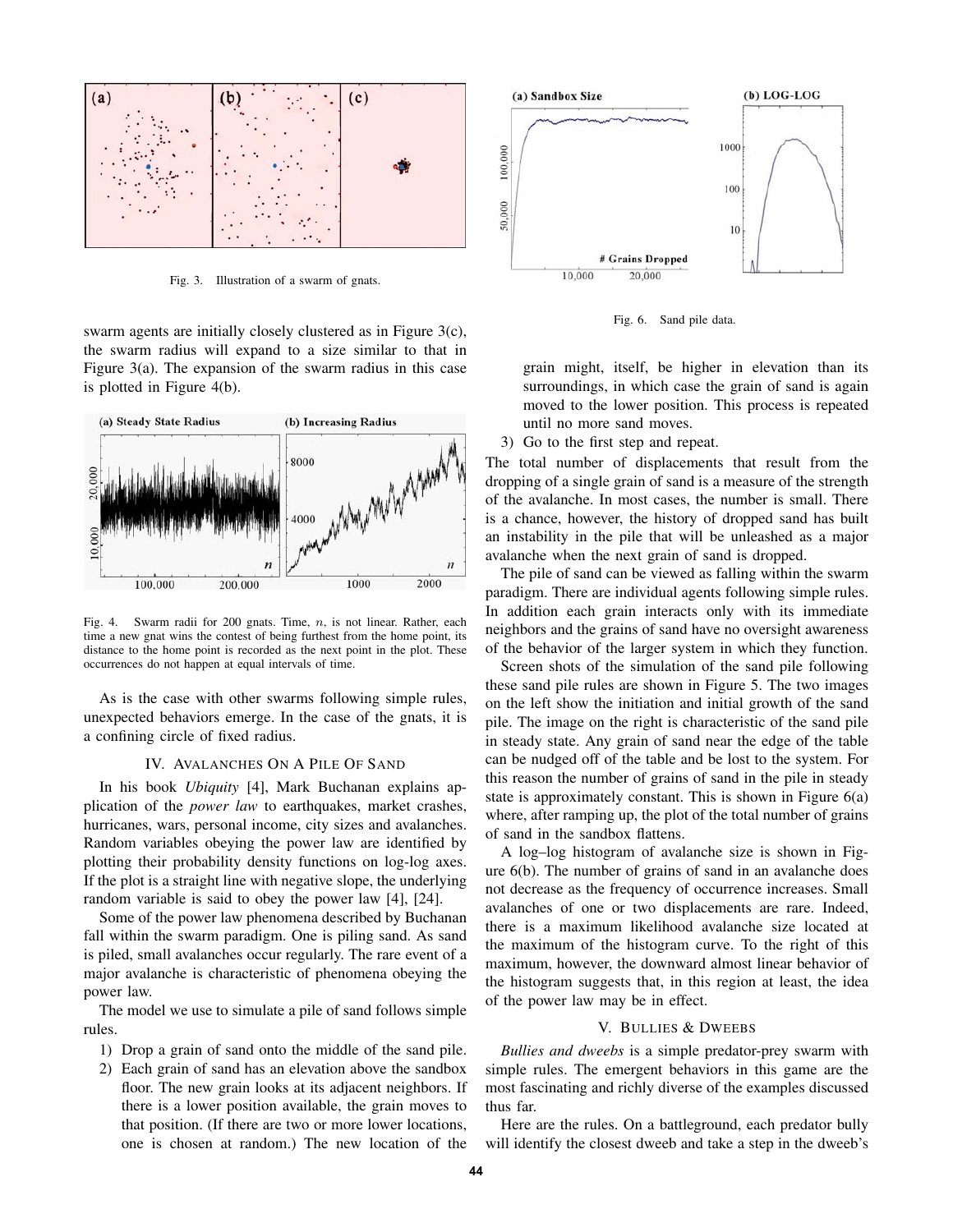

Fig. 5. Forming a sand pile. (The spike in the back corner is an artifact of the simulation software that keeps the scaling of the pile the same from frame to frame. It has otherwise nothing to do with the problem.)

direction. Likewise, each dweeb detects the closest bully and takes a step away from the bully. When a bully catches a dweeb, the dweeb is removed from the game and the killing bully immediately seeks the next closest dweeb. The walls of the battleground are hard. Neither bully nor dweeb can pass through walls.

Using these simple rules results in rich variations of emergent properties.

## *A. Entrapment*

Snapshots from a fundamental game of bullies and dweebs are shown in Figure 7. Initialization time  $t_0$  begins with a large number of randomly positions dweebs indicated by the blue squares. Bullies are red diamonds.

At time  $t_1$  there are two lines of dweebs moving upwards pursued by bullies on the bottom. The bullies are unaware there is a line of dweebs before them. They are only interested in the pursuance of the nearest dweeb. The dweebs in a line running from the bully, on the other hand, are are aware of the bully. The bully is the nearest to them and their job is to run away. Two swarms of dweebs to the right of these two bullies are likewise running away from the bullies.

Apparent cooperation between two bullies occurs at time  $t_2$ . As shown by the red arrows, one bully is chasing a line of dweebs downwards while another is chasing a line of dweebs upwards. The dweebs are trapped between the two bullies and are eventually killed. Although the bullies appear to be cooperating, neither bully is directly aware the other bully is there. They are only aware of the nearest dweeb who they are pursuing.

The swarm at time  $t_3$  in Figure 7 illustrates a common property of predictor–prey games. Two bullies are moving in the direction of the red arrows in the pursuance of the dweebs. The dweebs will eventually be trapped on the walls where they will be killed by the bullies.

*1) Alexander the Great's Defense Against Swarms:* Entrapment, an emergent behavior in the bullies and dweebs game, is as an effective countermeasure to swarm attacks in warfare. In his book about swarms on the battlefield, author Sean Edwards writes [10]

"Alexander the Great was one of the first Western military commanders to encounter an enemy who used swarming tactics. The Scythians, a nomadic people who

generally fought with horse archers and used swarming tactics, turned out to be the first army to defeat the Macedonian phalanx after it crossed the Hellespont. However, Alexander improvised new tactics to counter the swarming tactics of the Scythian horse archers and eventually defeated them."

As the bullies trapped the dweebs against the wall, so Alexander trapped the Scythians. Edwards writes

"Alexander realized that the best way to come to grips with the more mobile Scythians was to pin the swarmer against an obstacle, such as a river or a fort. Since a geographic obstacle was not at hand, Alexander used his own men as bait by sending a cavalry force forward before his main army to provoke the hostile horse archers into attacking ... Once the Scythians had swarmed and circled around Alexanders cavalry bait as expected, Alexander brought forward his light infantry to screen the advance of his main cavalry force. Fuller logically assumes that the subsequent cavalry charge was aimed at the Scythians trapped between the light infantry and the bait force. Over 1,000 Scythians were killed and 150 captured in this battle, although the main part of the horse archer army escaped. The Scythians sued for peace shortly thereafter."

Note there were massive killings after entrapment. We will see this occurs repeatedly as the bullies pin dweebs against walls or in corners.

*2) Limitations:* The deterministic nature of the bullies and dweebs in this example has limiting attributes.

- A swarming appearance is discouraged. Bullies, for example, chase dweebs that are constrained to be in a line.
- Bullies stack. If two bullies coincidentally land on top of each other, they will stay that way for the remainder of the contest. Both bullies see the same nearest dweeb and will both move towards it in exactly the same way.
- Dweebs stack. Similarly, if two dweebs occupy the same coordinate, they will stay that way for the remainder of the game. Both see the nearest bully and both react identically in their defensive motion.

Bully stacking inhibits the attacking capability of the bully collective. Dweeb stacking limits the overall ability of dweebs to evade a bully. And when there is a kill of a stacked dweeb, a large number of dweebs die at the same time.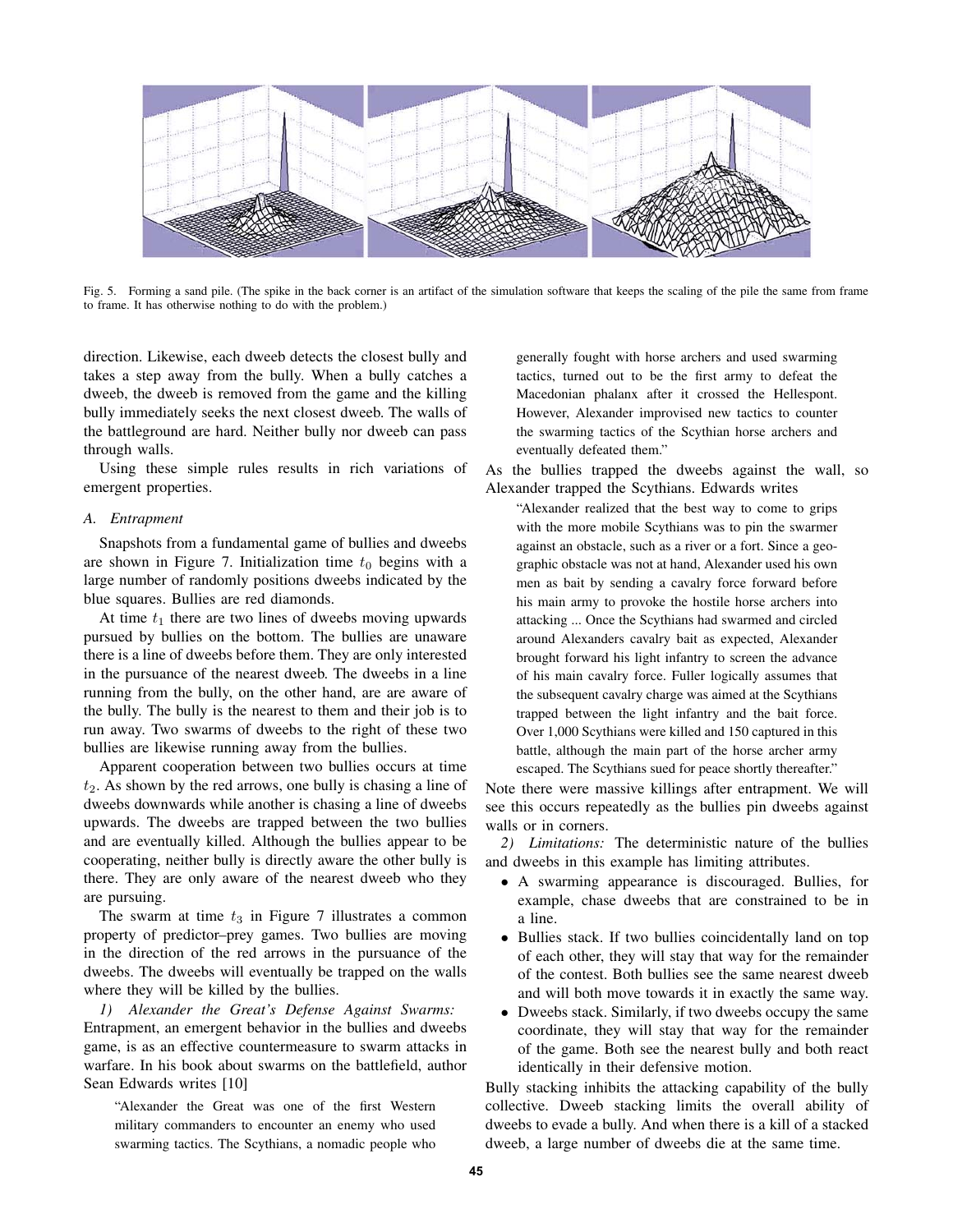

Fig. 7. Snapshots of a fundamental bullies & dweeb game. The blue squares are dweebs and the red diamonds are bullies. Initially there are 5000 dweebs and three bullies.

#### *B. Adding Dweeb Twiddle*

The swarm limitations observed in the previous section can be addressed by adding a small random component to the movement of the agents. We call this random component *twiddle*. First, we will add twiddle to the dweebs. As before, the dweeb moves away from the bully but now a small random direction added to each retreating step. Otherwise the rules remain as before. (Since twiddle has not yet been applied to the bullies, bully stacking can still occur.) As is illustrated in Figure 8, simple addition of twiddle changes the swarm dramatically. The dweeb swarm $4$  moves more as a cloud rather than a structured group like dweebs-in-a-row. Twiddle allows the dweebs to more effectively avoid the bullies by forcing the bullies to concentrate on a single dweeb while the other dweebs scatter.

Some of the dynamic changes resulting from dweeb twiddle are illustrated in Figure 8. At time  $t_1$ , Bully B is chasing a swarm of dweebs down the battleground. The twiddle allows the dweebs to swarm and escape the strict straight line structure characteristic when the dweebs had no twiddle.

At time  $t_1$ , Bully A is about to hit the right wall. Like trapped Scythians, a number of dweebs are lined up against the right wall to get as far away from the bully as possible. There is a slight downward drift of the walled dweebs as Bully A approaches from the left. When Bully A hits the right wall, two interesting thing happen.

- First, only a single dweeb is killed. This is the single dweeb on which Bully A has had his eye.<sup>5</sup> Dweeb twiddle separates the dweebs from each other and makes this possible.
- Second, all of the dweeb wall flowers on the right flee from the wall. This is shown at time  $t_2$ . Twiddle allows them to separate from the wall and realize there is an option other than staying glued to the wall. Without twiddle, a walled dweeb can only step away from a walled bully by moving up or down the wall. Twiddle allows a small step away from the wall and allows the dweeb to run in the open field. The dweeb swarm is running from Bully A. While Bully A pursues the



Fig. 9. A plot of the number of surviving dweebs as a function of time for three different scenarios.

closest dweeb and moves down the right wall, the other dweebs scatter from Bully A in a swarming fashion. This retreating direction will continue until dweebs detect Bully B as being the closest whereupon a different retreat strategy will be adopted.

The role of twiddle in allowing dweeb survival is also illustrated at time  $t_3$  in Figure 8. Bully A is chasing what appears to be a single dweeb into the lower right corner. The apparent single dweeb is, in fact, a large number of dweebs that, despite twiddle, are spaced closely together. As shown at time  $t_4$ , when Bully A hits near to the lower right corner, all of the dweebs in the boxed region explode away from the corner to run from Bully A.

The location on the battleground where dweebs were previously killed are marked by small subtle white +'s in Figures 7- 8. In Figure 7 where no dweeb twiddle is used, there are few mid field kills. The few shown happened primarily at the initialization of the game. Without twiddle, most of the kills occur at the boundaries. This can be seen in Figure 9(a) where a plot of surviving dweebs as a function of time is shown. The plot has numerous rapid drops each corresponding to the death of many dweebs at one time. All occur at the boundaries of the battlefield. Dweeb stacking is responsible for these drops since a kill of a single stack corresponds to the death of all of the dweebs in the stack. When dweeb twiddle is added, stacking only occurs by collocation coincidence. As seen in Figure 8, there are many more mid field kills although most of the kills still occur at the battleground boundaries. The surviving dweeb versus time plot is shown in Figure 9(b). Because only one dweeb is killed at a time, the curve is smoother. Some fast drops are still present corresponding to mass killings at the battleground

<sup>4</sup>Cattle comes in herds, fish in schools and beer in six packs. A collection of dweebs will be henceforth be referred to as a *swarm*. A group of bullies will be called a *mob*.

<sup>5</sup>Yes. All bullies are male.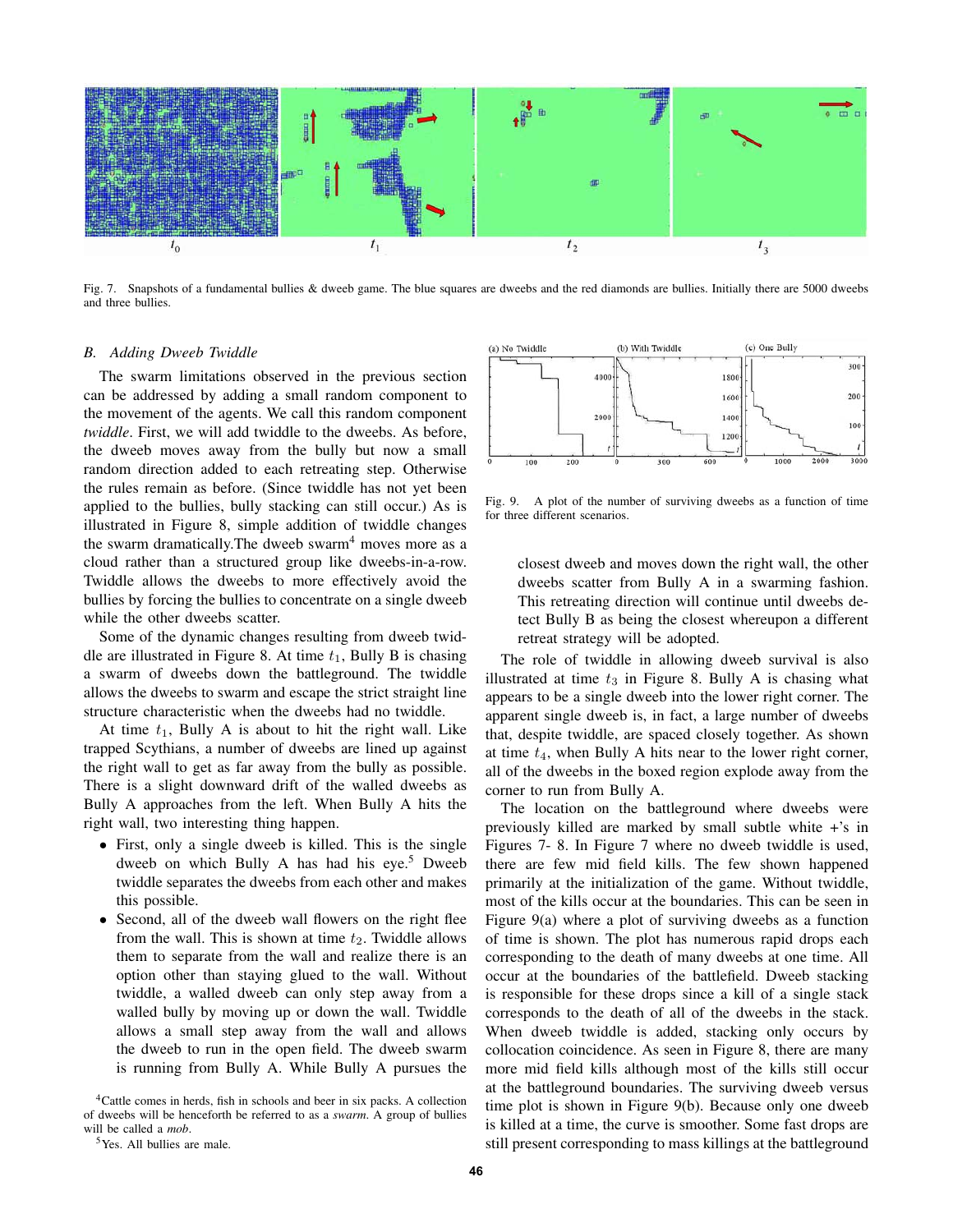

Fig. 8. Snapshots of a fundamental bullies & dweeb game where the dweebs have twiddle. The initial distribution of bullies and dweebs was similar to that shown at time  $t_0$  in Figure 7. The swarm starts with 2000 dweebs and 25 bullies. During the warming, some of the bullies stack.

boundaries.

*1) One Bully :* Figure 10 uses the same scenario except we use only one bully.<sup>6</sup> Kills typically occur at the walls of the battleground. After each kill, the bully detects the nearest dweeb, chases the dweeb to another wall where the next kill occurs. There is typically one kill each time the bully crosses the battleground and hits another wall. The dweeb twiddle impedes greater slaughter by dispersing the dweebs into a swarm.

At time  $t_1$  in Figure 10, the bully is close to a kill in the upper left of the top boundary. After the kill, the bully chases another dweeb to the right to the next kill that occurs on the top of the right hand boundary. Times  $t_3$  and  $t_4$  show the bully's pursuit of the next dweeb towards the bottom boundary of the battleground. Notice the dweeb swarming in these two pictures. At  $t_3$ , the dweebs are beginning to run from the right hand wall to escape the bully. At time  $t_4$ , they are all on the bottom boundary as far south as they can get from the bully.

Although most kills occur at the boundaries of the battleground, there are exceptions. One is shown at time  $t_5$  in Figure 10 where the bully is shown to be directly on top of a dweeb. After the kill, the bully proceeds to the left wall where another dweeb is killed. Then as shown at time  $t_6$ , the bully then turns around and pursues the next dweeb for a kill on the right hand wall. In the mean time at times  $t_5$ and  $t_6$ , the dweebs not being pursued continually position themselves to be as far away from the bully as possible.

As is seen by comparing Figure  $9(b)$  with Figure  $9(c)$ , one bully takes a significantly longer time to totally eliminate the dweebs. And because there is typically only one killing for each time the bully crosses the battleground, the plot of the surviving dweebs reduces almost linearly after about time  $t = 200$ . Before  $t = 200$  there were still transients in effect.

*2) Paralyzed Bullies and Voronoi Partitioning :* When the bullies are frozen in position, dweebs will position themselves on the Voronoi partition boundary [12], [22]. These boundaries are a function of the positioning of the bullies. The Voronoi partition is illustrated in Figure 11. On the left are eleven designated points on a plane. Every other point on the plane is assigned to the designated point to which

<sup>6</sup>Actually, there are two bullies who soon became stacked into the equivalent of one bully. All of the snapshots in Figure 10 are for the stacked bully.



Fig. 11. A positioning of bullies is shown on the left. On the right is the Voronoi partition of these points.



Fig. 12. Voronoi partitioning performed in the bullies and dweebs swarm.

it is nearest. This results in the Voronoi partition shown on the right. $7$ 

As illustrated by the screen shots in Figure 12, Voronoi partitioning occurs in the bullies and dweebs game when the bullies are frozen in position. On the left is the swarm initialization and on the right is the Voronoi partition that occurs soon after the swarm is started. In hindsight, this behavior makes sense. Each dweeb positions itself to retreat from the nearest bully. At the Voronoi boundary, the dweeb is equally distant from the two bullies who define the boundary.

## *C. Bullies With Twiddle*

We continue with the bullies and dweebs example using the same two basic rules: Each dweeb steps away from the nearest bully. Each bully steps towards the nearest dweeb. (The variations and richness of the emergent behaviors behooves us to occasionally remind ourselves of the simplicity of the rules that define the contest.) Adding twiddle to the

 $7$ This figure is derived from a public domain image from Wikimedia Commons.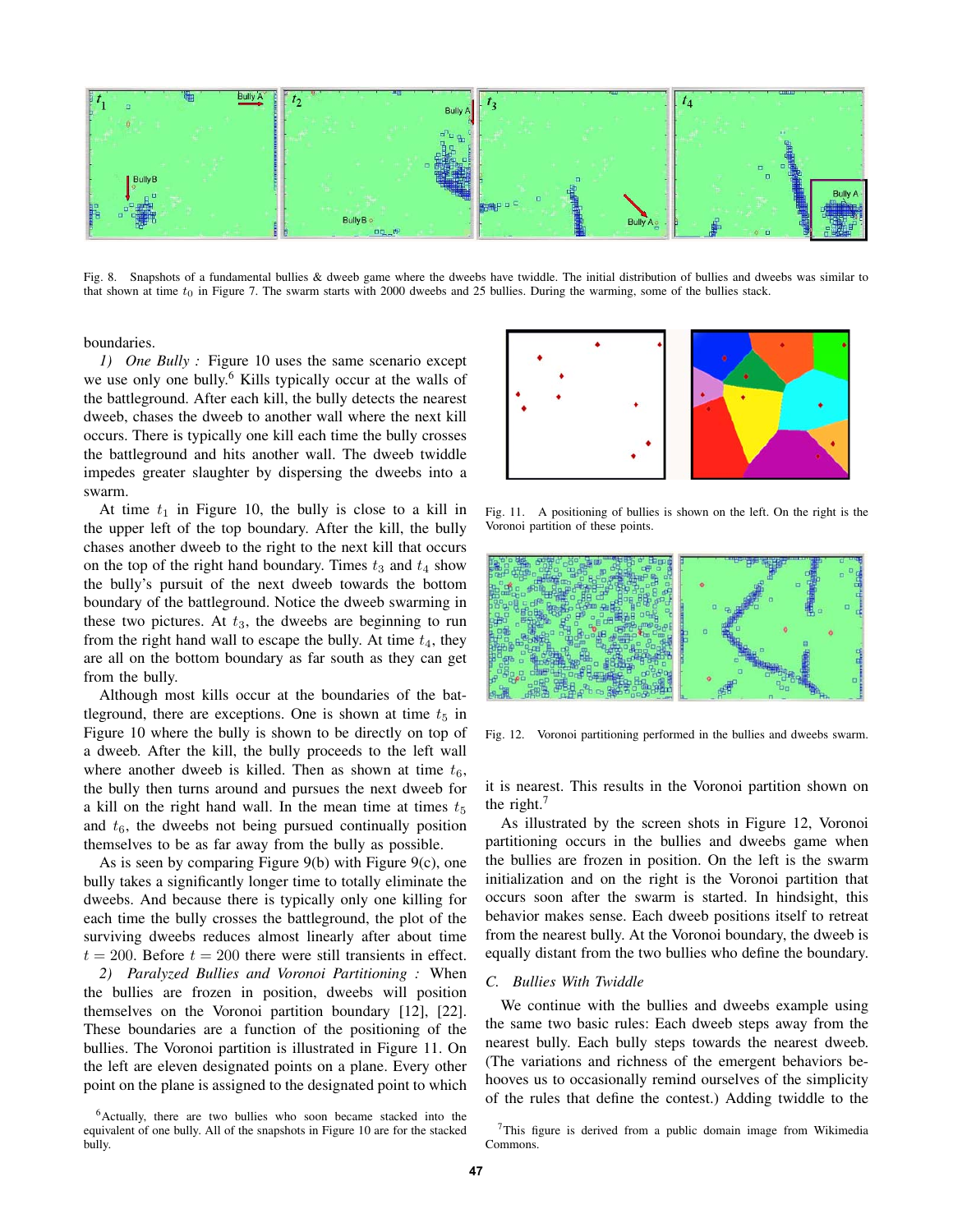

Fig. 10. Snapshots of the actions of one bully on dweebs with twiddle. Usually, but not often, kills are at a wall.

dweeb motion allows the dweebs to survive longer. What happens when the we add twiddle to the bullies?

Dependent on the number of bullies in the pursuit, using bully twiddle can either be highly detrimental to the bully's effectiveness or highly beneficial. It depends on the number of bullies participating in the pursuit. Isolated bullies with twiddle appear disoriented. Their drunken swagger still allows them to get close to a dweeb, but inhibits their ability to make the final kill. A large collection of drunk bullies on the other hand becomes a destructive mob who collectively are highly effective in killing dweebs.

*1) When Twiddle Makes Bullies Tipsy :* In the video available at NeoSwarm.com, the actions of the isolated tipsy bully is almost comical. The behavior illustrated in the screen captures in Figure 13, although instructive, does not capture the fun. The snapshots in Figure 13 are looking at section next to the lower right wall of the battleground where a bully with twiddle pursues a single dweeb with twiddle. Times  $t_1$ through  $t_3$  show the bully pushing the dweeb towards the right wall. Normally this would be sufficient for a kill. Frames  $t_4$  through  $t_6$  show the dweeb escaping. The twiddle in the bully makes it too unsteady to deal the death blow. At times  $t_7$  through  $t_9$ , the pursuance of the bully and avoidance of the dweeb has broken away from the wall into open field which is advantageous to the dweeb. The randomness of the twiddle of both agents, however, moves the pursuit back to the right hand wall of the battleground at times  $t_{10}$  and  $t_{11}$ . The inebriated bully, it turns out, is still unable to make the kill and the dweeb breaks away from the wall to a less dangerous open field pursuit.

*2) Drunken Mobs of Bullies :* When there are a large number of bullies with twiddle, the collective can act together as an effective dweeb killing mob. An illustration is shown in the screen shots in Figure 14. Initially the bullies are randomly placed and, acting individually, are ineffective in their killing mission. As the game plays, the bullies self organize into mob clusters. Since the dweebs are already traveling in swarms, the bullies each tracking the same or different dweebs within the dweeb swarm themselves form a cluster which, in the case of bullies, we will call a mob. Bully mobs are evident at time  $t_1$  in Figure 14. Red arrows adjacent to bully mobs indicate the general direction in which the mob is moving. At time  $t_2$  the two mobs labeled with arrows are pursuing different dweeb targets. At times  $t_3$  and  $t_4$ , the bully mob labeled by the leftmost arrow is chasing a dweeb into the left wall. Once this dweeb is killed, the bully mob's attention is refocused on another dweeb cluster as seen at time  $t_5$ . At times  $t_6$  and  $t_7$ , all bully mobs begin to move towards the upper left corner where the target dweeb swarm is trapped. Once the dweeb swarm is killed, the bully mob moves to its new dweeb swarm target at time  $t_8$ . Note that the disjoint bully mobs at the beginning at time  $t_1$  have now joined into a single large mob. Generally, bully mobs both conglomerate and bifurcate during their pursuit of the dweebs.

*3) A Dweeb Massacre :* Another illustration of the power of the bully mob is illustrated in Figure 15. The contest begins at time  $t_0$  with all of the bullies located in the upper left hand corner. The dweebs are likewise all clumped in the same location. At time  $t_1$ , the bully mob begins pursuit of the dweeb swarm towards the lower right corner. Due to twiddle, both the bully mob and the dweeb swarm begin to spread. At time  $t_2$ , the fate of the dweebs becomes evident. They are doomed to be trapped and massacred in the lower right corner of the battleground as shown at time  $t_3$ . But something interesting now happens at time  $t_4$ . A lone dweep escapes the massacre and begins to run from the bully mob. The bully mob begins to pursue as is seen at time  $t<sub>5</sub>$ . Ultimately, the bully mob catches the lone dweeb at the top edge of the battleground.

## *D. Drive fast. Turn left*

NASCAR drivers, like swarm agents, are said to follow two simple rules: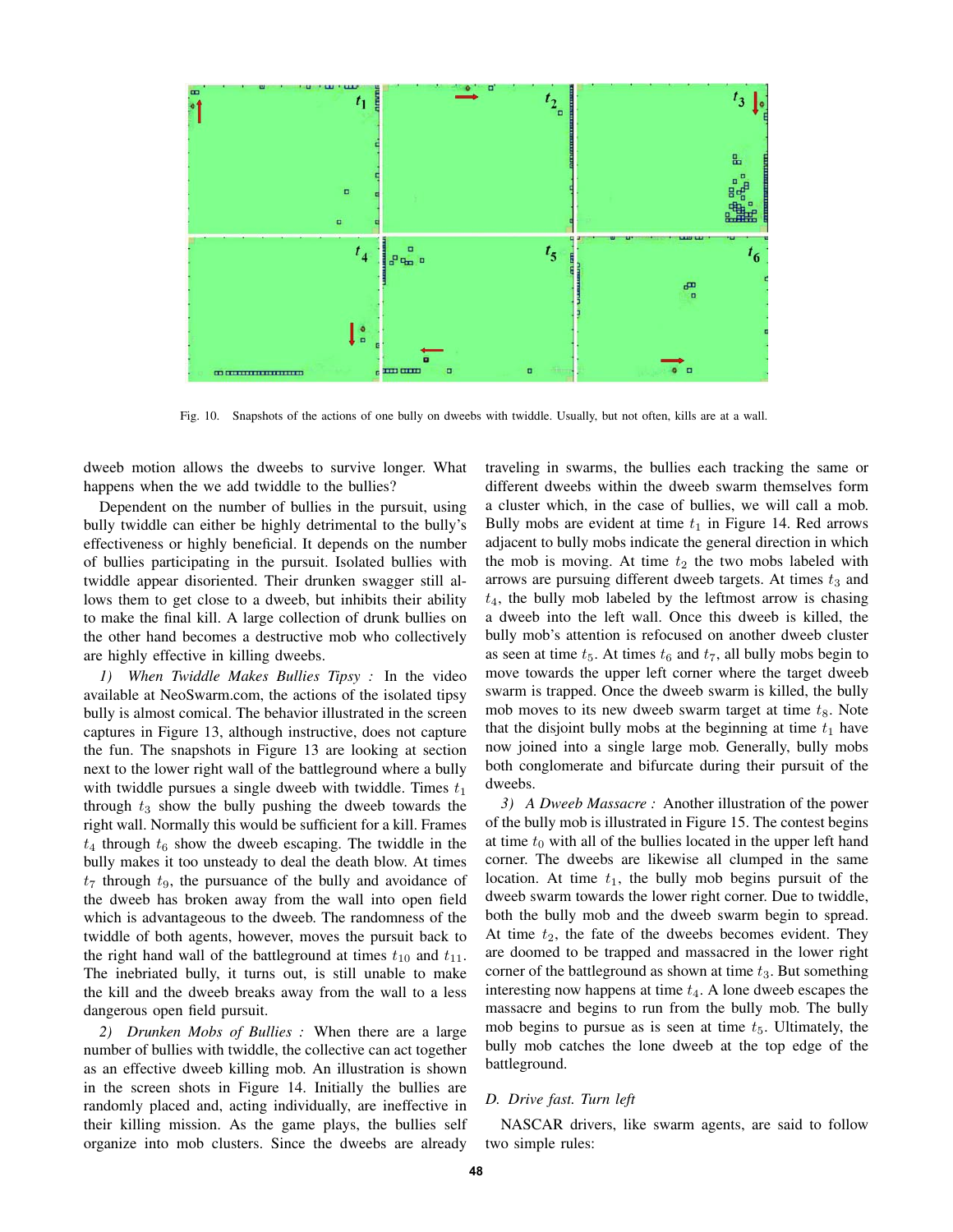

Fig. 13. Behavior of a bully and dweeb along the right wall of the battleground. Two dweebs in the lower right corner stay where they are at and are seen in each snapshot.



Fig. 14. Mobs of bullies pursuing swarms of dweebs.



Fig. 15. A massacre of dweebs with a lone survivor.